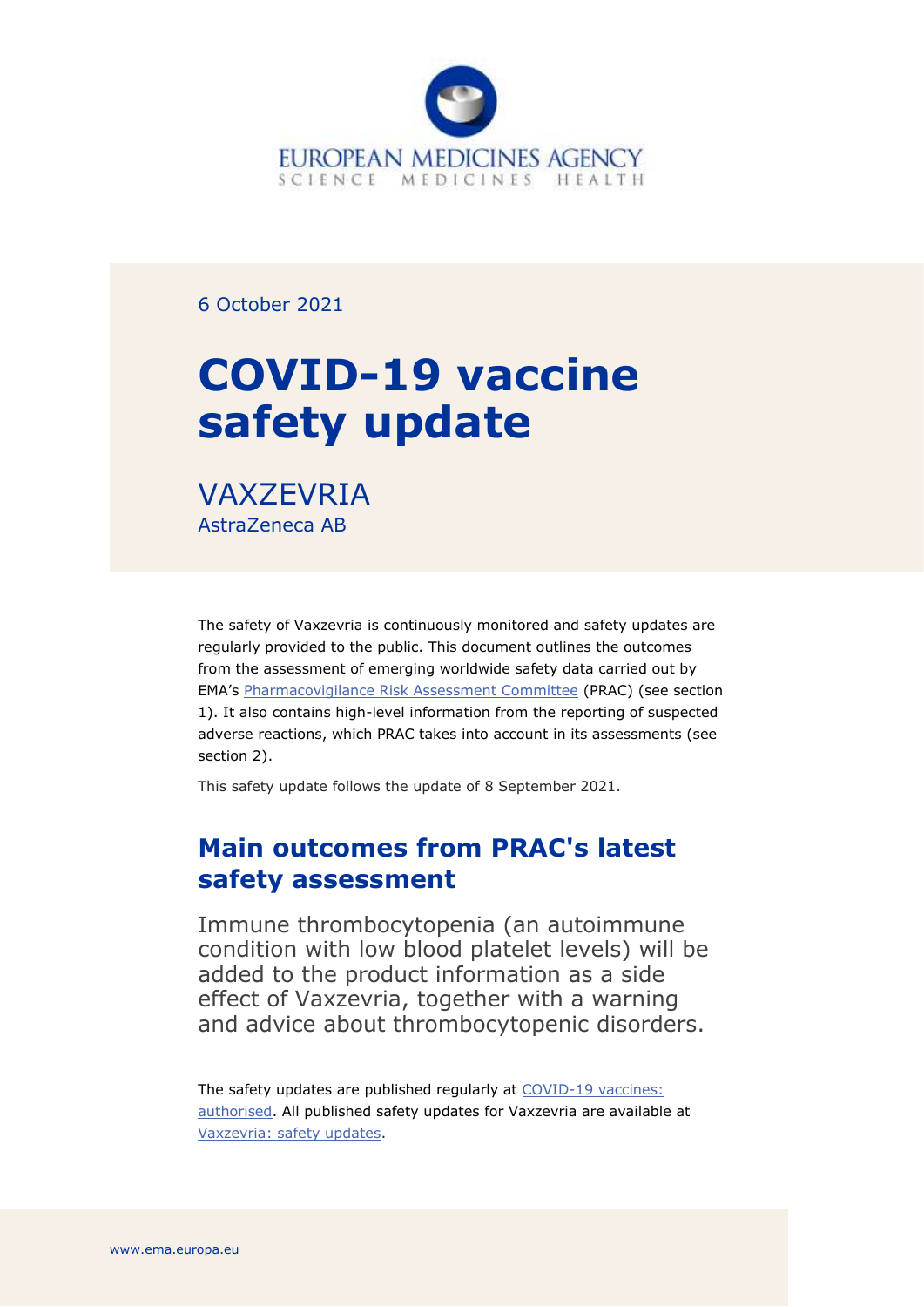Since its marketing authorisation in the European Union (EU) on 29 January 2021 until 30 September 2021, more than 68.7 million doses of Vaxzevria have been administered in the EU/EEA<sup>1</sup>.

> **More than 68.7 million** doses administered in EEA

# **1. Updates on safety assessments for Vaxzevria**

During its meeting held 27 to 30 September 2021, PRAC assessed new safety data (see section 2 'How safety is monitored').

### Thrombocytopenia including immune thrombocytopenia (ITP)

*Update to the Vaxzevria product information*

PRAC finalised its assessment of cases reporting thrombocytopenia, including immune thrombocytopenia (ITP), after vaccination with Vaxzevria, taking into consideration discussions in the scientific literature<sup>2</sup>. Thrombocytopenia (low blood platelet levels) is a known common side effect of Vaxzevria<sup>3</sup>.

ITP is a specific type of thrombocytopenia in which the immune system mistakenly targets blood cells called platelets that are needed for normal blood clotting (very low levels of blood platelets can be associated with bleeding and serious health problems).

PRAC assessed all available data and recommended updating the product information to include ITP as a side effect of Vaxzevria. The frequency category will be 'unknown frequency', because it is generally difficult to robustly estimate side effect frequencies from cases of suspected side effects that have been reported spontaneously by healthcare professionals

<sup>&</sup>lt;sup>1</sup> The [European Centre for Disease Prevention and Control \(ECDC\)](https://qap.ecdc.europa.eu/public/extensions/COVID-19/vaccine-tracker.html#uptake-tab) collects these exposure data from EU Member States as well as from the additional countries of the European Economic Area (EEA) Norway, Iceland and Liechtenstein. <sup>2</sup> Simpson CR et al. First-dose ChAdOx1 and BNT162b2 COVID-19 vaccines and thrombocytopenic, thromboembolic and hemorrhagic events in Scotland. Nat Med. 27: 1290–1297;9 June 2021 (epub).; Pottegård A et al. Arterial events, venous thromboembolism, thrombocytopenia, and bleeding after vaccination with Oxford-AstraZeneca ChAdOx1-S in Denmark and Norway: population based cohort study. Br Med J. 373: n1114; 5 May 2021 (epub).; Trogstad L et al. Association between ChAdOx1 nCoV-19 vaccination and bleeding episodes: large population-based cohort study. Research Square; 2021 (preprint).

<sup>&</sup>lt;sup>3</sup> See [safety update for Vaxzevria of 14 April](https://www.ema.europa.eu/en/documents/covid-19-vaccine-safety-update/covid-19-vaccine-safety-update-vaxzevria-previously-covid-19-vaccine-astrazeneca-14-april-2021_en.pdf) 2021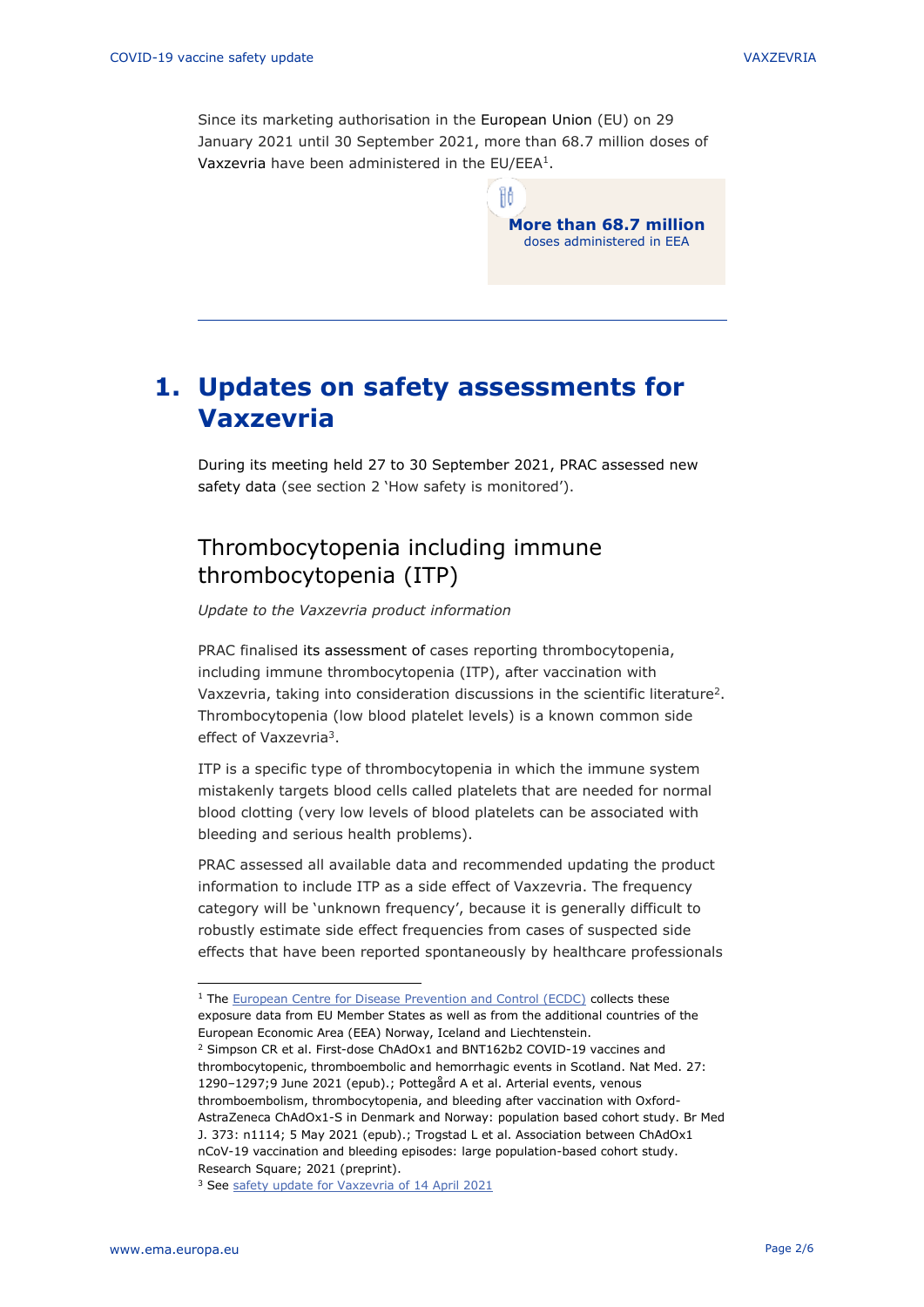or patients. Spontaneously reported cases concern suspected side effects, i.e. medical events that have been observed after vaccination, but which are not necessarily related to or caused by the vaccine.

PRAC also agreed on a direct healthcare professional communication (DHPC) to raise awareness among healthcare professionals. Following agreement of the [Committee for Medicinal Products for Human Use](https://www.ema.europa.eu/en/committees/committee-medicinal-products-human-use-chmp) (CHMP) on the product information update and the DHPC, the DHPC will be disseminated to healthcare professionals by the marketing authorisation holder according to an agreed communication plan. The DHPC will be available on a [dedicated page](https://www.ema.europa.eu/en/human-regulatory/post-authorisation/pharmacovigilance/direct-healthcare-professional-communications) on the EMA website and in the [national DHPC registers](https://www.ema.europa.eu/en/human-regulatory/post-authorisation/pharmacovigilance/direct-healthcare-professional-communications#national-registers-section) of EU Member States<sup>4</sup>.

Healthcare professionals should be aware that:

- cases of thrombocytopenia, including ITP, have been reported with Vaxzevria, typically within the first four weeks after vaccination;
- very rarely, these cases of thrombocytopenia presented with very low platelet levels (<20,000 per μL) and/or were associated with bleeding;
- some of these cases occurred in individuals with a history of ITP;
- cases with fatal outcome have been reported;
- if an individual has a history of a thrombocytopenic disorder, such as ITP, the risk of developing low platelet levels should be considered before administering the vaccine and platelet monitoring is recommended after vaccination.

Vaccinated individuals should:

seek immediate medical attention if they experience unexplained bleeding or skin bruising or pinpoint round spots beyond the site of vaccination, appearing a few days after vaccination.

## **2. How safety is monitored**

As for all COVID-19 vaccines, relevant new information emerging on Vaxzevria is collected and promptly reviewed. This is in line with the [pharmacovigilance plan for COVID-19 vaccines](https://www.ema.europa.eu/en/human-regulatory/overview/public-health-threats/coronavirus-disease-covid-19/treatments-vaccines/treatments-vaccines-covid-19-post-authorisation#covid-19-vaccines:-pharmacovigilance-plan-section) of the EU regulatory network (comprising the regulatory bodies of the EU Member States, EMA and the European Commission).

#### Summary safety reports

The pharmacovigilance plan for COVID-19 vaccines includes Monthly Summary Safety Reports (MSSRs) which are compiled by the marketing authorisation holders to support timely and continuous benefit-risk evaluations for COVID-19 vaccines used during the pandemic. MSSRs are intended to be compiled for at least the first six months of marketing (afterwards, pandemic summary safety reports may cover time periods

<sup>4</sup> See [Meeting Highlights from the Pharmacovigilance Risk Assessment Committee \(PRAC\)](https://www.ema.europa.eu/en/news/meeting-highlights-pharmacovigilance-risk-assessment-committee-prac-27-30-september-2021)  27 - 30 [September](https://www.ema.europa.eu/en/news/meeting-highlights-pharmacovigilance-risk-assessment-committee-prac-27-30-september-2021) 2021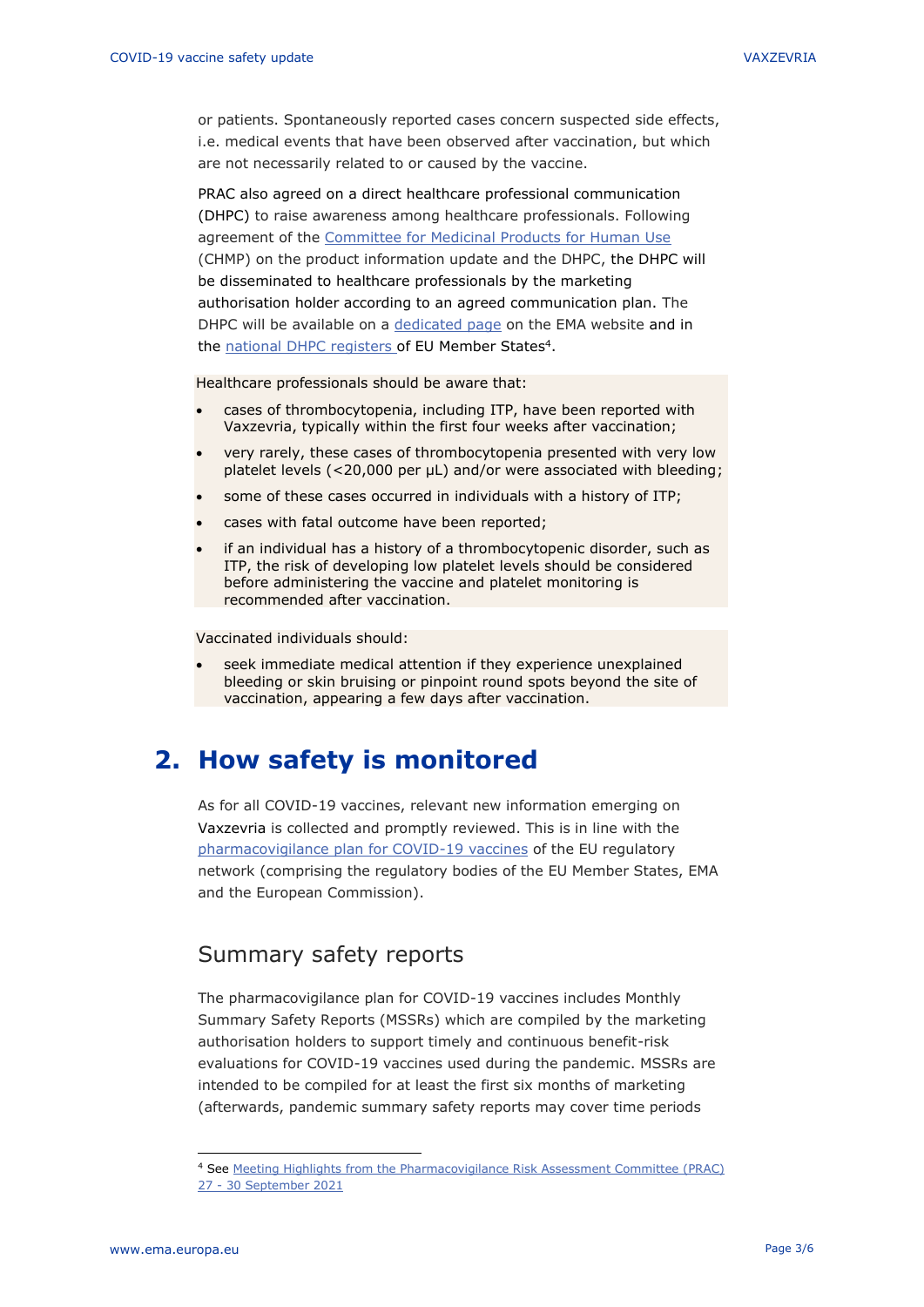longer than a month). These reports complement the submission of [Periodic Safety Update Reports](https://www.ema.europa.eu/en/human-regulatory/post-authorisation/pharmacovigilance/periodic-safety-update-reports-psurs) (PSURs).

#### Case reports of suspected side effects

Collecting reports of medical events and problems that occur following the use of a medicine, and therefore might be side effects, is one of the pillars of the EU safety monitoring system. Healthcare professionals and vaccinated individuals are encouraged to report to their national competent authorities all suspected side effects individuals may have experienced after receiving a vaccine even if it is unclear whether the vaccine was the cause. For more information on how to report, including the importance of detailing the vaccine product name and the batch, see [Reporting suspected side effects.](https://www.ema.europa.eu/en/human-regulatory/overview/public-health-threats/coronavirus-disease-covid-19/public-health-advice-during-covid-19-pandemic#reporting-suspected-side-effects-section)

These spontaneous reports are collected in EudraVigilance, the EU database used for monitoring and analysing suspected side effects. Publicly available information can be accessed via [EudraVigilance](https://www.adrreports.eu/en/index.html) – [European database of suspected drug reaction reports](https://www.adrreports.eu/en/index.html) in all EU/EEA languages. Search for "COVID-19 VACCINE ASTRAZENECA (CHADOX1 NCOV-19)" to see all suspected side effect cases reported for Vaxzevria.

As of 30 September 2021, a total of 199,999 cases of suspected side effects with Vaxzevria were spontaneously reported to EudraVigilance from EU/EEA countries; 1,211 of these reported a fatal outcome<sup>5,6</sup>. By the same date, more than 68.7 million doses of Vaxzevria had been given to people in the EU/EEA<sup>7</sup>.

**These reports describe suspected side effects in individuals, i.e. medical events observed following the use of a vaccine. The fact that someone has had a medical issue or died after vaccination does not necessarily mean that this was caused by the vaccine. This may have been caused, for example, by health problems not related to the vaccination.** 

The EU regulatory network continuously monitors EudraVigilance to detect any new safety issues. EudraVigilance relies on individual healthcare professionals and patients to report their own experience. The monitoring detects unusual or unexpected patterns in the reports received for further investigation and risk assessment. EMA's detailed assessments take into

<sup>&</sup>lt;sup>5</sup> These figures have been calculated excluding cases reported from Northern Ireland (EU reporting requirements for suspected adverse reactions to EudraVigilance apply to Northern Ireland in accordance with the Protocol on Ireland/Northern Ireland).

<sup>6</sup> Source: EudraVigilance. These figures cannot be extracted directly from the public database of suspected adverse reactions, which groups information per type of side effects. As more than one suspected side effect may have been included in a single case report, the total number of side effects will never match the number of individual cases. Similarly, this public database does not provide the total number of cases reported with a fatal outcome.

<sup>&</sup>lt;sup>7</sup> The [European Centre for Disease Prevention and Control \(ECDC\)](https://qap.ecdc.europa.eu/public/extensions/COVID-19/vaccine-tracker.html#uptake-tab) collects these exposure data from EU Member States as well as from the additional countries of the European Economic Area (EEA) Norway, Iceland and Liechtenstein.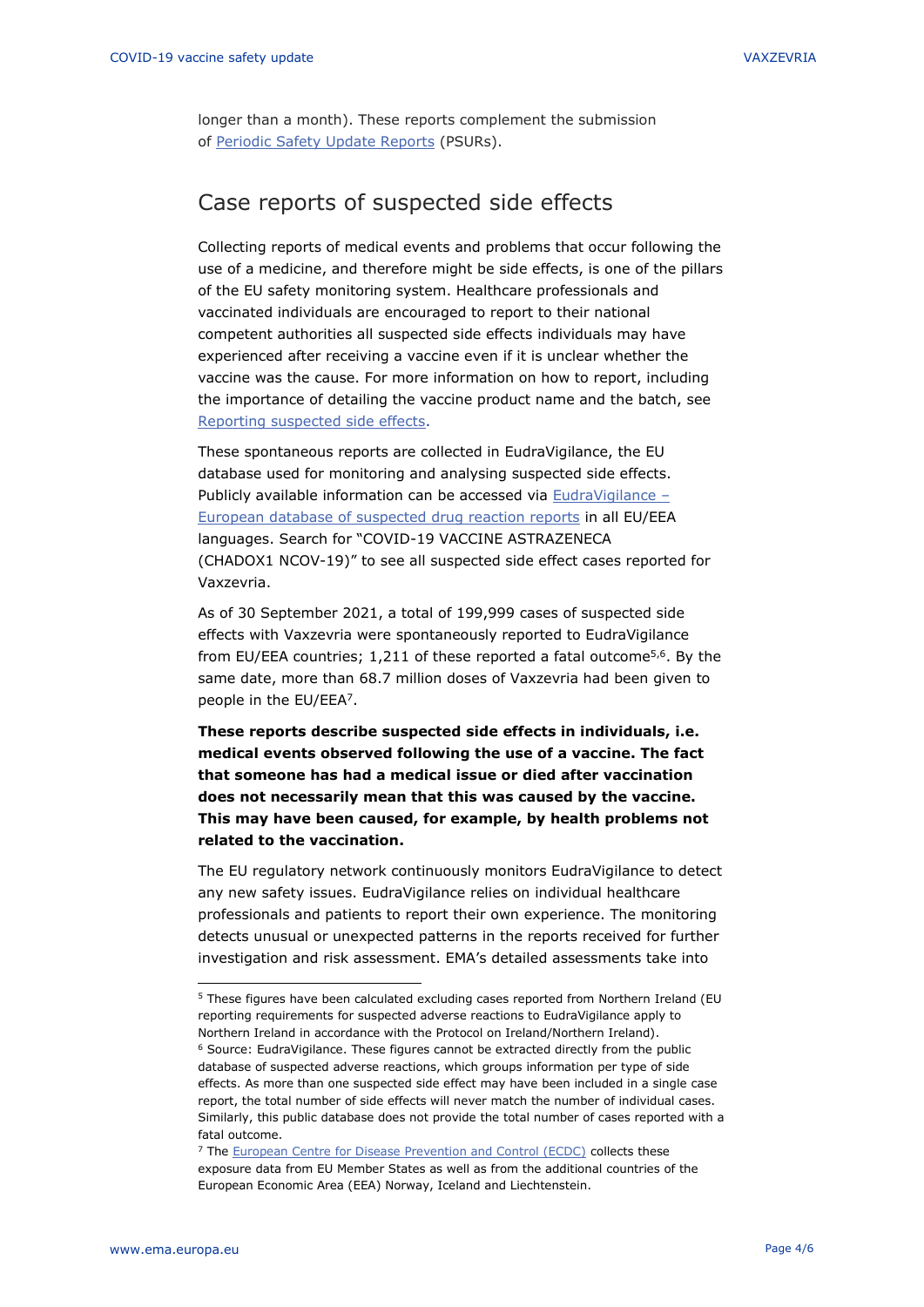account all available data from all sources to draw a robust conclusion on the safety of the vaccine. These data include clinical trial results, reports of suspected side effects in EudraVigilance, epidemiological studies monitoring the safety of the vaccine, toxicological investigations and any other relevant information.

#### Planned and ongoing studies

The company that markets Vaxzevria will continue to provide results from the main clinical trials, which are ongoing. It will also conduct additional studies to monitor the safety and effectiveness of the vaccine as it is used in vaccination campaigns and other clinical practice. For the list of planned and ongoing safety studies for Vaxzevria, see the [risk management plan.](https://www.ema.europa.eu/en/documents/rmp-summary/covid-19-vaccine-astrazeneca-epar-risk-management-plan_en.pdf)

A [paediatric investigation](https://www.ema.europa.eu/en/medicines/human/paediatric-investigation-plans/emea-002862-pip01-20) plan (PIP) for Vaxzevria is in place. This describes how the company will collect data on the vaccine's efficacy and safety for its potential use in children.

In addition, EMA is coordinating [observational studies](https://www.ema.europa.eu/en/human-regulatory/overview/public-health-threats/coronavirus-disease-covid-19/treatments-vaccines/treatments-vaccines-covid-19-post-authorisation#observational-research-section) in EU Member States looking at real-world data from clinical practice to monitor the safety and effectiveness of COVID-19 vaccines, including in pregnant women.

## **3. Other information for Vaxzevria**

Vaxzevria (previously COVID-19 Vaccine AstraZeneca) is a vaccine that was authorised in the EU on 29 January 2021 for use in people aged 18 years and older to prevent COVID-19 when infected with the coronavirus SARS-CoV-2. COVID-19 is a potentially severe disease that may result in death.

Vaxzevria contains an adenovirus that has been modified to carry molecules of DNA, which the body uses to temporarily produce the SARS-CoV-2 spike protein. The spike protein does not cause COVID-19. The adenovirus cannot reproduce and does not cause viral disease.

Before Vaxzevria was granted an EU marketing authorisation, the efficacy and safety of the vaccine were assessed through pre-clinical studies and large clinical trials. More than 12,000 participants had been given the vaccine in clinical trials.

Like all medicines, this vaccine can cause side effects, although not everybody will experience them. The most common side effects known for Vaxzevria are usually mild or moderate and get better within a few days after vaccination.

More information on how Vaxzevria works and its use is available in all EU/EEA languages in the [medicine overview.](https://www.ema.europa.eu/en/medicines/human/EPAR/covid-19-vaccine-astrazeneca#overview-section) This includes information on use in pregnant and breastfeeding women and immunocompromised individuals.